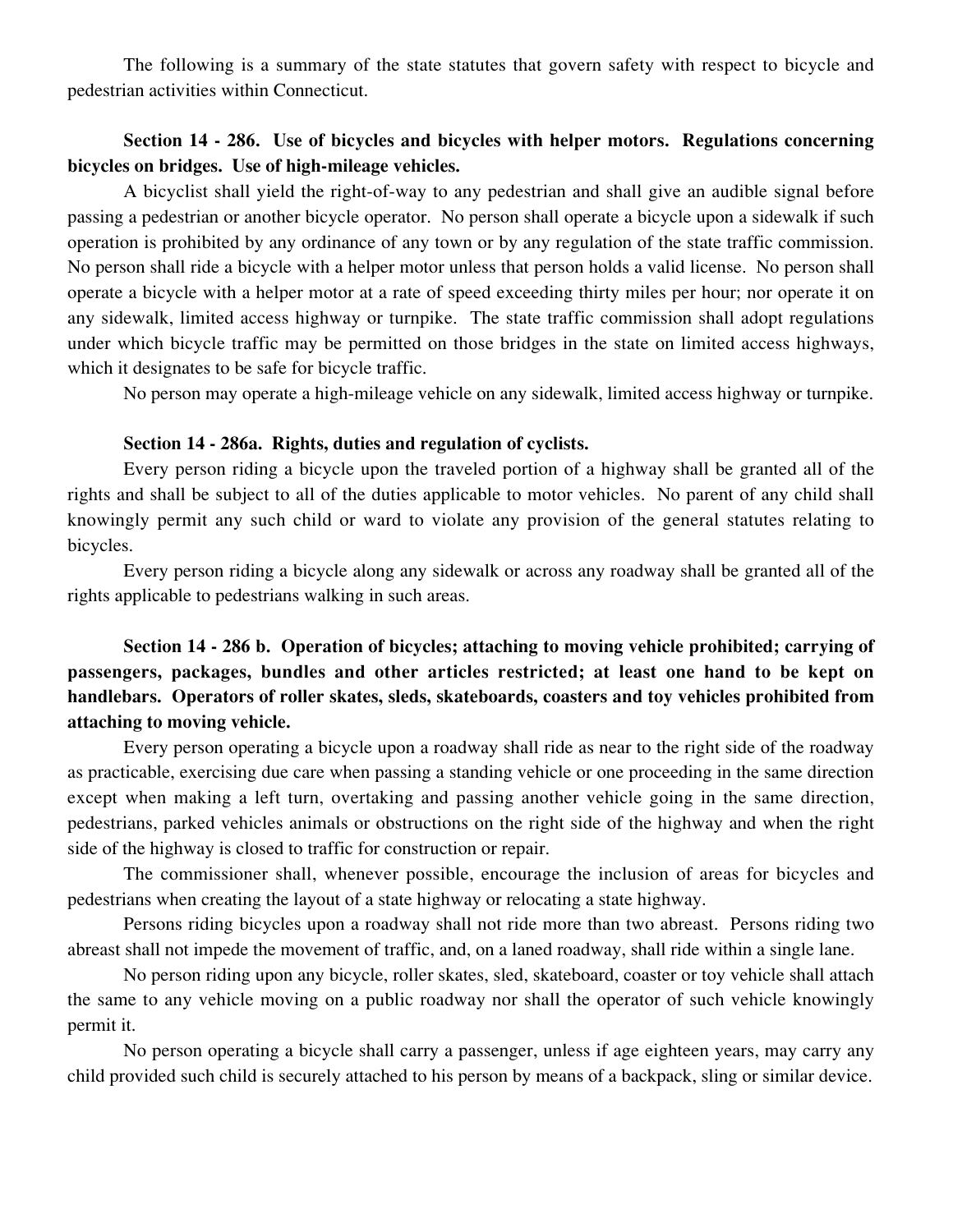No person operating a bicycle shall carry any package which prevents such person from using both hands in the operation of such bicycle. Each person operating such bicycle shall keep at least one hand on the handlebars.

#### **Section 14 - 286c. Left and right turns.**

A bicyclist intending to make a left turn may approach as close as practicable to the right-hand curb or edge of the highway, proceed across the intersecting roadway and make such turn as close as practicable to the curb or edge of the highway on the far side of the intersection.

A bicyclist intending to make a right turn may, before turning, extend his right hand and arm horizontally with forefinger extended.

A bicyclist operating a bicycle intending to make a right or left turn shall be required to make such signal continuously.

#### **Section 14 - 286d. Bicycle helmets. Children. Renting bicycles. Public awareness campaign.**

No child under sixteen years of age shall operate a bicycle on the traveled portion of any highway unless such child is wearing protective headgear.

A law enforcement officer may issue a verbal warning to the parent of such child.

A person engaged in the business of renting bicycles shall provide a bicycle helmet to any person under sixteen years of age who will operate the bicycle if such person does not have a helmet in his possession. A fee may be charged for the helmet rental.

The Commissioner of Consumer Protection may establish, within available appropriations, a public awareness campaign to educate the public concerning the dangers of riding bicycles without helmets and to promote the use of safety helmets while riding bicycles.

### **Section 14 - 288. Lights, reflectors and brakes on bicycles. Whistle emitting devices prohibited.**

Each bicycle operated after dusk shall display a lighted lamp upon the forward part of such bicycle. Each bicycle shall also be equipped with a reflector attached to the rear of such bicycle. Such bicycle shall also be equipped with a braking device sufficient to enable the operator to stop within twenty-five feet on dry, level and clean pavement when moving at a speed of ten miles per hour. No person shall equip a bicycle with a device, which emits a whistle while operating a bicycle.

#### **Section 14 - 298. State Traffic Commission.**

The State Traffic Commission shall adopt regulations, in cooperation and agreement with local traffic authorities, governing the use of state highways, and the operation of vehicles including but not limited to motor vehicles and bicycles.

### **Section 14 - 300. Crosswalks. Pedestrian - controlled signals. Regulation of pedestrians and motor vehicles at crosswalks.**

The traffic authority shall have power to designate such crosswalks and intersections as, in its opinion, constitute a special danger to pedestrians crossing the highway including specially marked crosswalks in the vicinity of schools, which crosswalks shall have distinctive markings and may maintain suitable signs located at intervals along highways, particularly where there are no sidewalks, directing pedestrians to walk facing vehicular traffic.